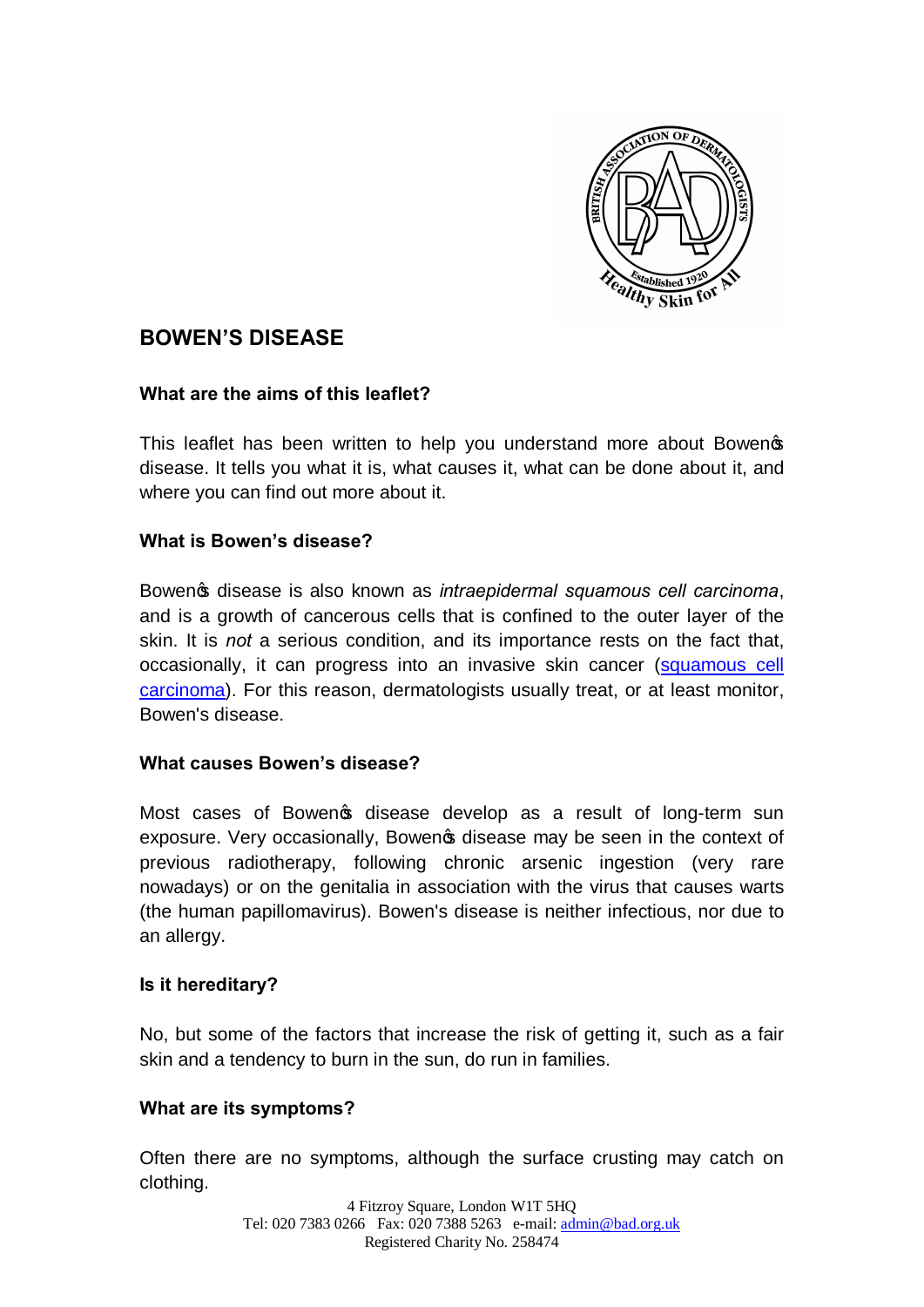## **What does it look like?**

A patch of Bowengs disease starts as a small red scaly area, which grows very slowly. It may reach a diameter of a few centimetres across. It commonly occurs on sun-exposed skin, especially the head, hands and lower legs. More than one lesion may be present. The development of an ulcer or lump on a patch of Bowengs disease may indicate the formation of invasive squamous cell carcinoma.

# **How will it be diagnosed?**

A patch of Bowen of disease can look rather like other skin conditions, such as psoriasis. For this reason a biopsy may be needed to make the diagnosis.

### **Can it be cured?**

Yes. As Bowen ts disease is confined to the surface of the skin, there are a variety of ways in which this can be achieved (see below).

# **How can it be treated?**

A number of treatments are available for Bowen & disease:

- · *Freezing with liquid nitrogen.* This is done in the clinic. It causes redness, puffiness, blistering or crusting, and may be slow to heal. It can be done in stages for large areas of Bowen's disease.
- · *Curettage.* This involves scraping off the abnormal skin under a local anaesthetic. The area then heals with a scab, like a graze.
- · *Excision.* The abnormal skin can be cut out, under local anaesthetic, provided it is not too large. Usually this involves stitching the skin, which, depending on the size and location of the patch can result in scarring. If this method of treatment is chosen, you will be informed about the possibility of a scar and any other potential complications.
- · *5-fluorouracil (Efudix) cream.* This is a cream that may control or eradicate the disorder. There are various different ways of using it, and, if it is felt to be the best treatment, the doctor who sees you will explain these to you. Efudix works by killing the abnormal skin cells. This means that the skin will become red and look worse during treatment, and will then heal after the end of the course of treatment, once the abnormal cells have gone**.**
- **Imiquimod (Aldara) cream.** This was originally developed for the treatment of genital warts, but imiquimod cream has been found useful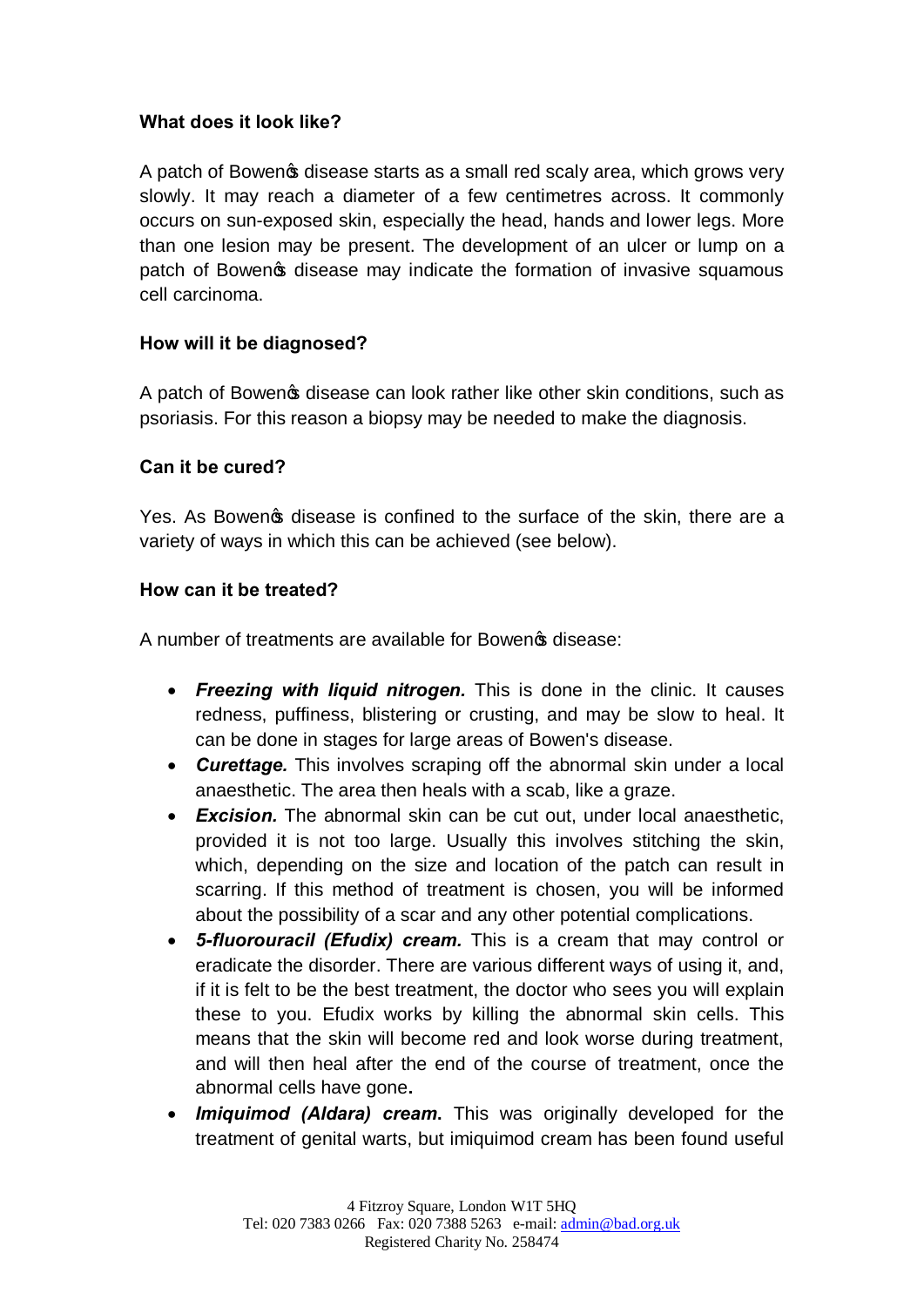in treating Bowen of disease. It also causes inflammation of the skin during treatment**.** 

**Photodynamic therapy.** A chemical is applied to the skin that makes the cells in the patch of Bowen<sup>o</sup>s disease sensitive to particular wavelengths of light. Light from a special lamp is then shone onto the lesion. This treatment can be painful and cause inflammation; however any inflammation should disappear within a few days.

A particular problem with Bowengs disease is that it is frequently found on the lower leg - where the skin is often tight and sometimes quite fragile, especially in older patients. Healing there is slow. Many factors, therefore, play a part in selecting the right treatment:

- The size and thickness of the patch
- The number of patches
- The presence of swelling of the legs
- The general state of the skin on the legs

If the affected area is judged to be thin and not likely to cause problems soon, your dermatologist may simply suggest that it is kept under observation in a clinic, or in some cases by yourself or by your GP.

### **What can I do?**

- · From now on, you should take sensible precautions to prevent additional patches of Bowen **s** disease developing. This means wearing clothing that protects you against the sun, avoiding strong sunlight, and using a sun block with a sun protection factor (SPF) of at least 30.
- Check your skin regularly for new patches.
- The smaller your patch of Bowen is disease is, the better the results of treatment are likely to be. If you think another one is developing, see your doctor about it promptly.
- If your patch changes in any way (e.g. bleeds, ulcerates or develops a lump) contact your doctor as soon as possible as this could be the start of an invasive skin cancer.

### **Where can I get more information about Bowen's disease?**

*Web link to detailed leaflet:*

www.emedicine.com/derm/topic59.htm www.dermnetnz.org/lesions/bowen.html